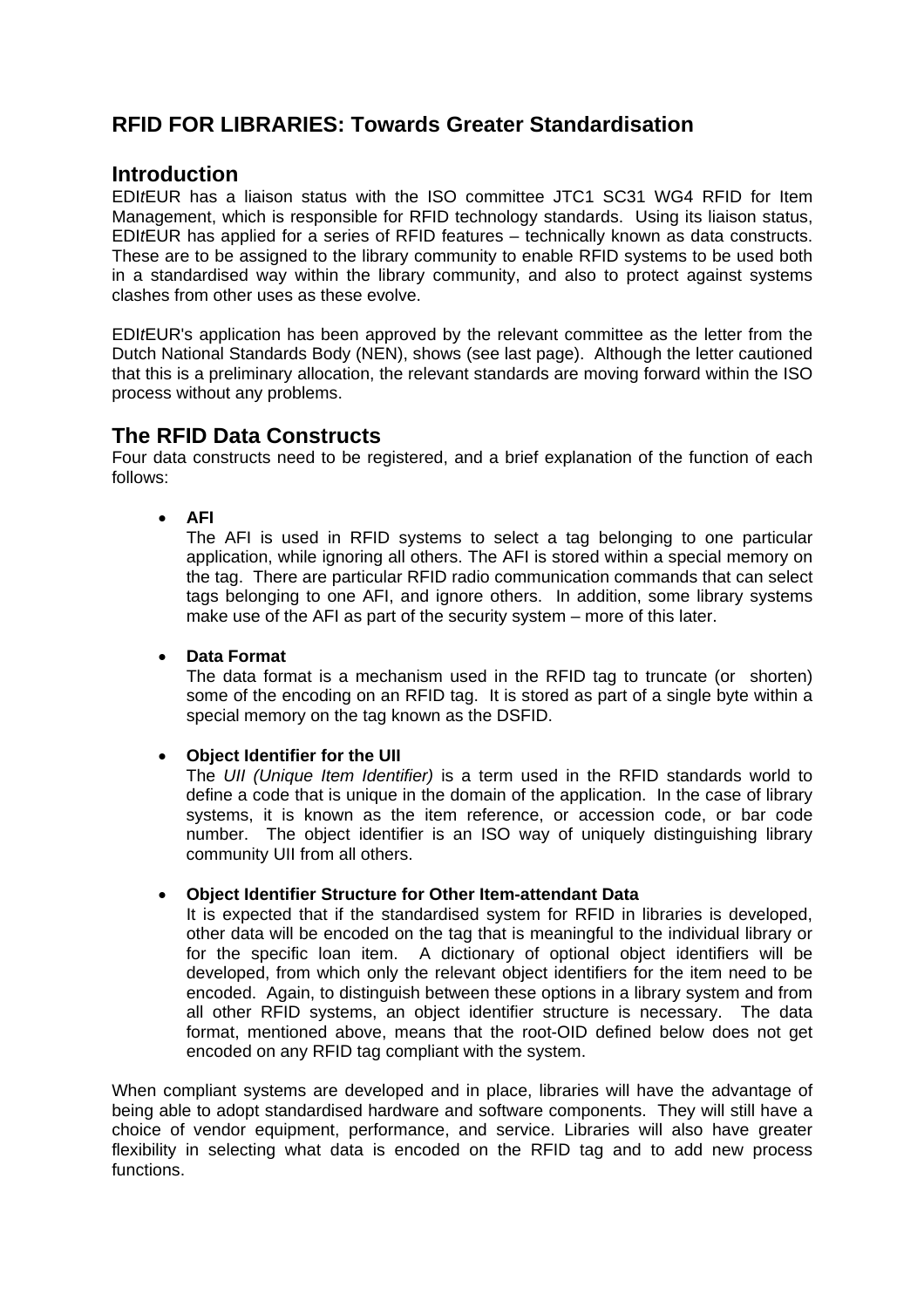The preliminary RFID Data Constructs allocated to EDItEUR are:

| <b>AFI</b>                           | The proposed AFI is C2 (hexadecimal).                        |
|--------------------------------------|--------------------------------------------------------------|
| <b>Data Format</b>                   | The proposed data format is 6 (decimal), represented in the  |
|                                      | DSFID as xxx00110.                                           |
| <b>Object Identifier for the UII</b> | The library community has requested that this be assigned by |
|                                      | SC31 WG4. This is possible using the following proposed      |
|                                      | OID:                                                         |
|                                      | 101596181                                                    |
|                                      | This will identify the loan item uniquely within the library |
|                                      | system.                                                      |
| <b>Object Identifier Structure</b>   | Again, the request is for a root-OID to be assigned.         |
| for Other Item-attendant             | The proposed root-OID is:                                    |
| Data                                 | 1 0 15961 8                                                  |

In addition, another AFI (07 Hexadecimal) is available to the library community to be used in systems where the AFI is part of a security system. More of this later.

## **Implications for RFID and Library System Vendors**

Now that the data constructs have been formally assigned, library system vendors need to take the following initial steps to migrate their future systems to be compatible with the RFID standards development.

- 1. RFID tags and readers should be compliant with ISO/IEC 18000-3 Mode 1.
- 2. The AFI used for library books shall be the value assigned above, namely C2 (Hexadecimal). The use of other AFI codes on loaned items risks causing problems to other RFID systems using the same type of tag.
- 3. If the AFI is used as part of the security system, the AFI **C2** shall be used for loan items, and the AFI **07** shall be used for items in stock. NOTE: There is no requirement to adopt the dual AFI scheme for security purposes. Each library should consider the different security options on offer.
- 4. If any of the first three requirements is not immediately achievable, then consideration should be given to establishing a migration path for these.
- 5. Additionally, vendors should liase with EDI*t*EUR to monitor the progress of other standard-related issues as they evolve. This will include further definitions of how to encode data in a compliant manner.

Existing installations need to migrate with respect to the use of the particular AFI codes (items 1 and 2 immediately above). The migration path for adopting the correct AFIs should be put in place and notified to clients of installed library systems.

Most installed library systems are unlikely to be compliant with all of the data construct requirements and the emerging open systems. They might be viewed as closed systems and operate satisfactorily with none of the changes except to align the use of the AFI code(s). This position will hold for a period of time, but once increased standardisation of other features become available, there will be a need to support the new and established features in the installed base of systems. The need to migrate more or less quickly will depend on a number of factors. These include: the development of new standards for data models for library items, of support services implementing new solutions (such as providing RFID-enabled labels on new purchases), on the ratio of new items to established stock in a particular library, on the extent of inter-library loans, and so forth. The advice at this early stage is to monitor developments, and plan a migration.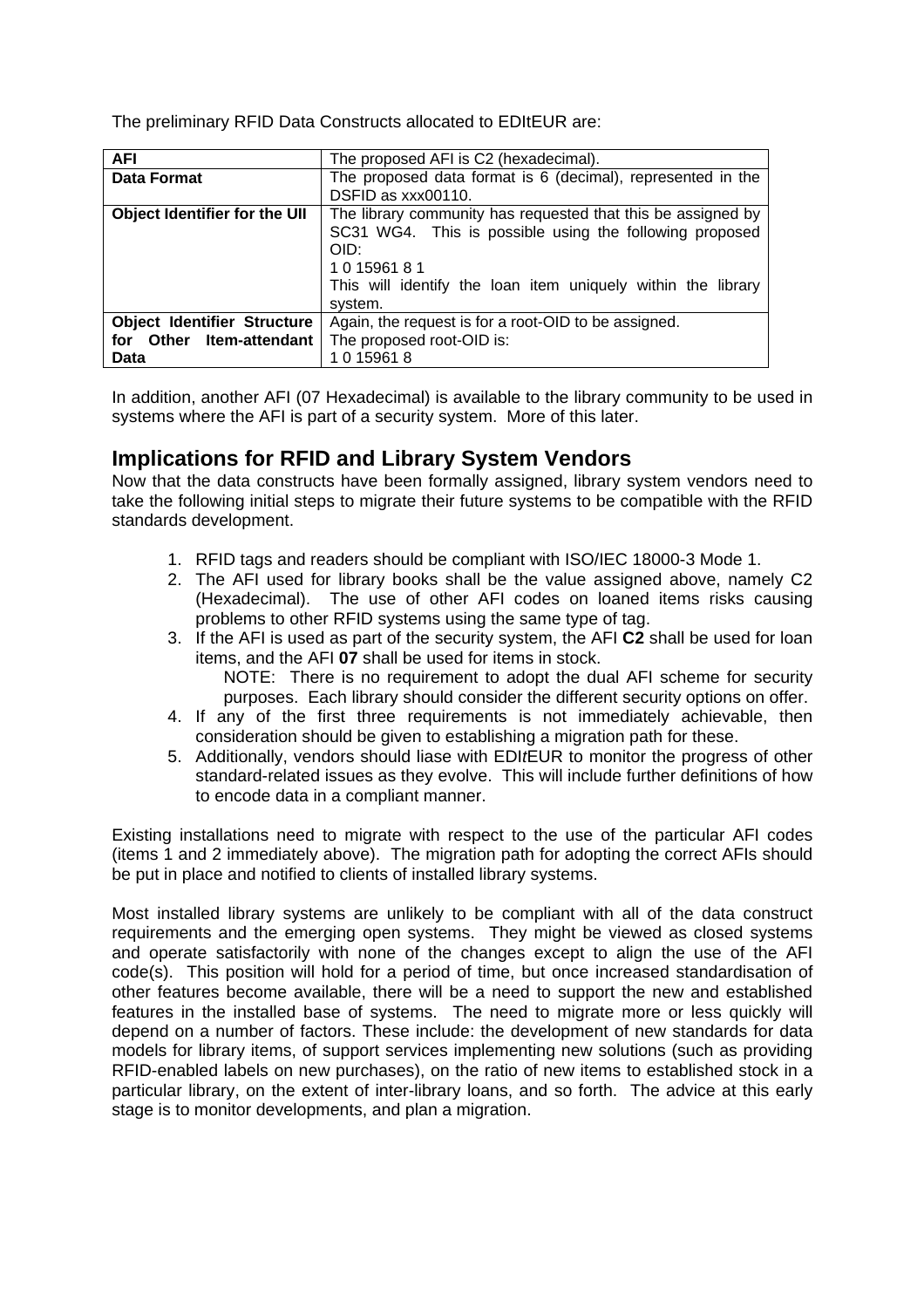## **Implications for Library Managers**

Managers with installed RFID systems need to establish two features of their system with their supplier:

- Whether the RFID tags and readers are compliant with the ISO/IEC 18000-3 Mode 1 air interface protocol standard.
- Whether the AFI(s) being used are compliant with the allocation to EDI*t*EUR.

If there are differences, consideration needs to be given for migrating the system to be compliant with the new standards over the medium term. **However there is no immediate risk to the system becoming obsolete and unsupported.** What is required is a sensible review towards a step-by-step migration to a fully standardised system.

For those library managers about to embark on a new RFID system, discussions should take place with vendors to establish their migration plans.

## **Updates on this Advice**

This is the first information bulletin about the developments of new RFID standards for libraries. As particular milestones are reached, or decisions made, further bulletins will be issued.